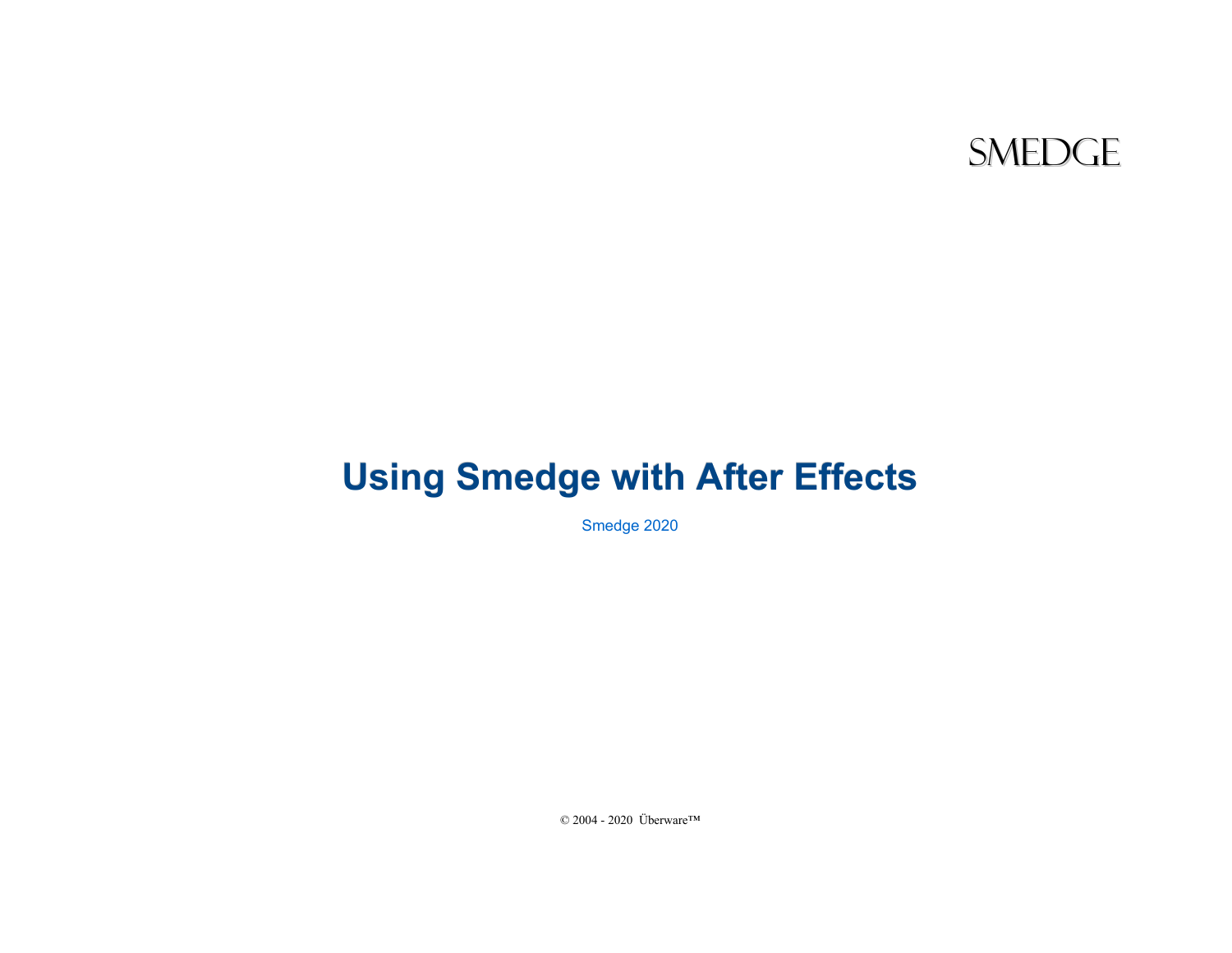## **Table of Contents**

| <u> 1989 - Andrea Santa Alemania, amerikana amerikana amerikana amerikana amerikana amerikana amerikana amerikan</u><br><b>INTRODUCTION</b>          |           |
|------------------------------------------------------------------------------------------------------------------------------------------------------|-----------|
| <u>CONFIGURING SMEDGEENGINE TO RENDER AFTER EFFECTS</u>                                                                                              |           |
| <u>PREPARING YOUR AFTER EFFECTS PROJECT FOR RENDERING _____________________________</u>                                                              |           |
| <b>AUTOMATIC SUBMISSION</b><br><u> 1989 - Andrea Station Barbara, actor a component de la componentación de la componentación de la componentaci</u> |           |
| <b>MANUAL SUBMISSION</b>                                                                                                                             |           |
| <u> 1980 - John Stein, Amerikaansk politiker (</u> † 1900)<br><b>ALTERNATE MANUAL METHOD</b>                                                         | <b>10</b> |
| <b>AFTER EFFECTS ERROR DETECTION IN SMEDGE</b>                                                                                                       | 13        |
| <b>OPTIONAL SMEDGEGUI CONFIGURATION</b>                                                                                                              | 14        |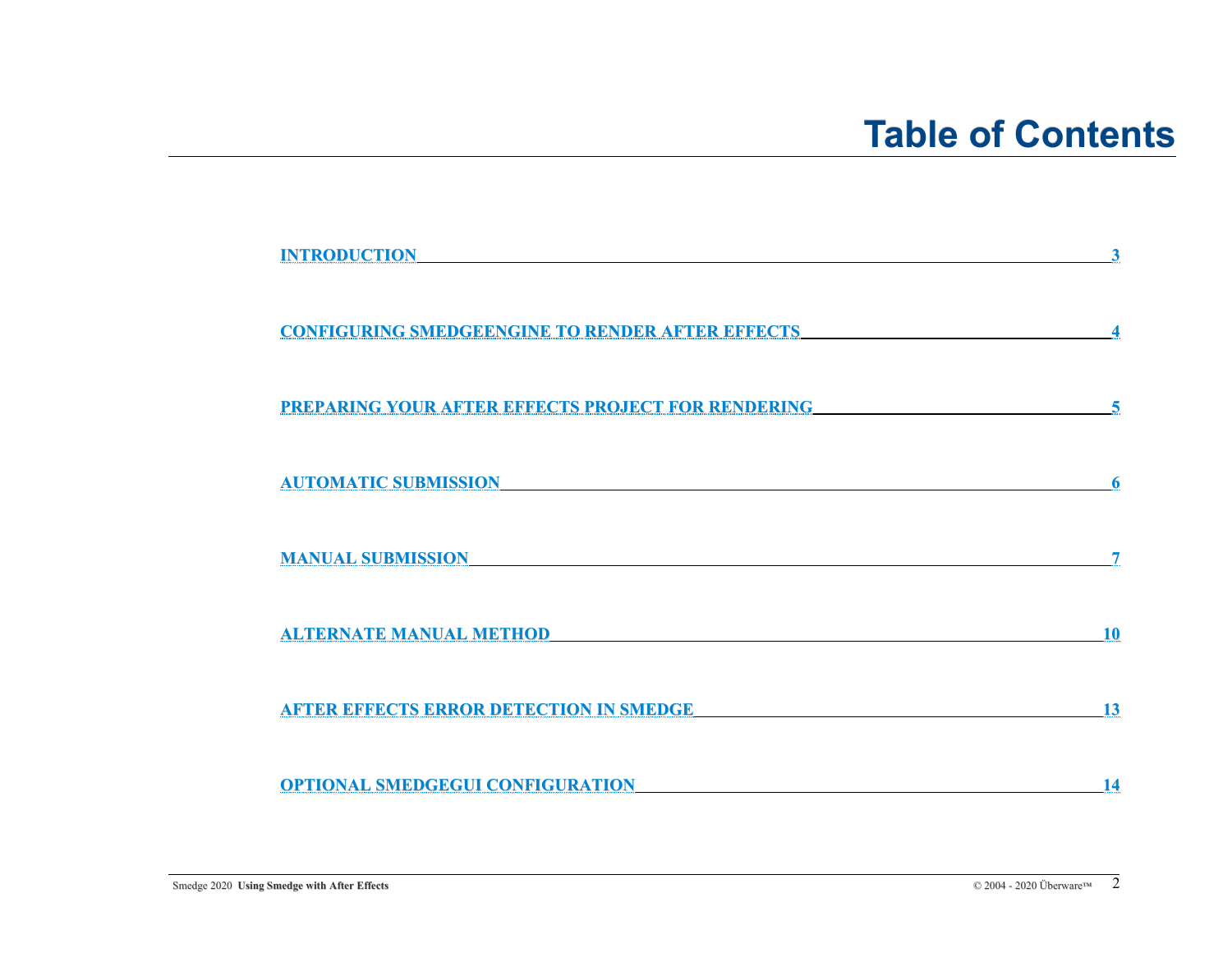## <span id="page-2-0"></span>**Introduction**

After Effects from version 6.0 onward has included the capability to be controlled by a command line. This allows it to be controlled by automated render farm management software, like Smedge.

These instructions are designed to get you up and running with After Effects with Smedge. They are designed for the current version of Smedge. Earlier versions work similarly but have subtle differences in the GUI operations described below. These instructions have been tested with After Effects 7, CS and CC, and should work with any version of After effects from 6.0 onwards.

For Smedge installation instructions, see the *Installation Guide* included in the Smedge distribution.

We recommend configuring a file server to use for storing your projects and associated image and render files. Configuring a file server is beyond the scope of this manual. There are many resources on the Internet for setting up file servers, or you can consult an IT professional or hardware reseller to configure your file server and networking optimally for your needs and budget.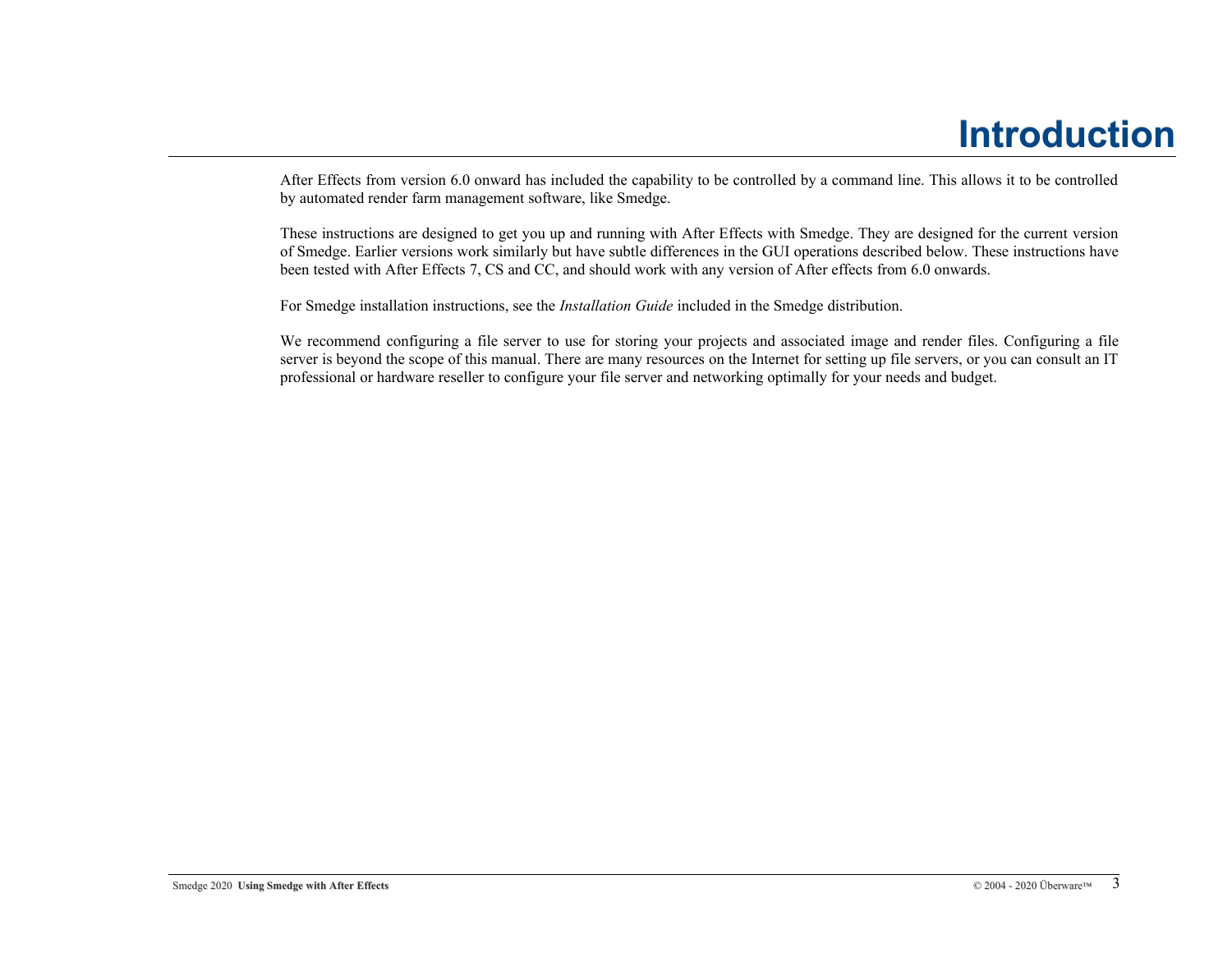# <span id="page-3-0"></span>**Configuring SmedgeEngine to render After Effects**

Follow these steps to prepare your Smedge render farm for controlling After Effects renders:

- 1. Set up and license After Effects on each machine.
	- You can use either a Full Installation or a Render Engine installation
	- Make sure that any plug-ins and fonts that you require have also been installed and licensed on every render engine.
- 2. Set up Smedge on each machine. Generally you will use the "Engine" installation type.
- 3. Open SmedgeGui and select all of your Engines
- 4. Select **Engine** > **Configure Engine Settings…**
- 5. Make sure that **AfterEffects** is checked in the list of **Enabled Products**.
- 6. Click on the **Product Options** tab. (Use the menu command **Engine > Configure Product Options…**)
- 7. Select **AfterEffects** from the list of **Products**.
- 8. Set the **Path to the Executable**, if you have not set the aerender program file to be in the PATH as part of your After Effects installation and Smedge cannot automatically find it in the default installation location.
- 9. If you want to have Smedge try to remap network drives on Windows, then you can configure that in the **Resources** field, and optionally supply a **Username** and **Password** to access the file server. Note that the account that is used to run the SmedgeEngine process must have permission to map network drives for this to work. See the Smedge *Installation Guide* for more information.
	- An alternative to using mapped network drives on Windows is to use UNC paths. UNC paths do not require any additional permission to be used on the local machine. You can browse for files with UNC paths by browsing through "My Network Places".
- 10. If you want to configure Pools, click on the **Pools** tab. (Use the menu command **Engine > Configure Pools…**)
	- How Pools work:

Every Engine can belong to zero or more Pools. The Engine orders these pools. Work from Jobs assigned to a Pool that is a higher priority for this engine will get distributed to this engine before work from any Jobs assigned to Pools that are lower in the priority list.

Pool distribution is done before priority distribution. This means that a Job with a higher **Priority** may not actually get priority on this machine if that Job is assigned to a **Pool** that is a lower priority for this engine. This is useful to give different projects priority on machines, so that every project gets some workers.

Note that Pool prioritization can be disabled as a Master option, in the Configure Master dialog box in SmedgeGui.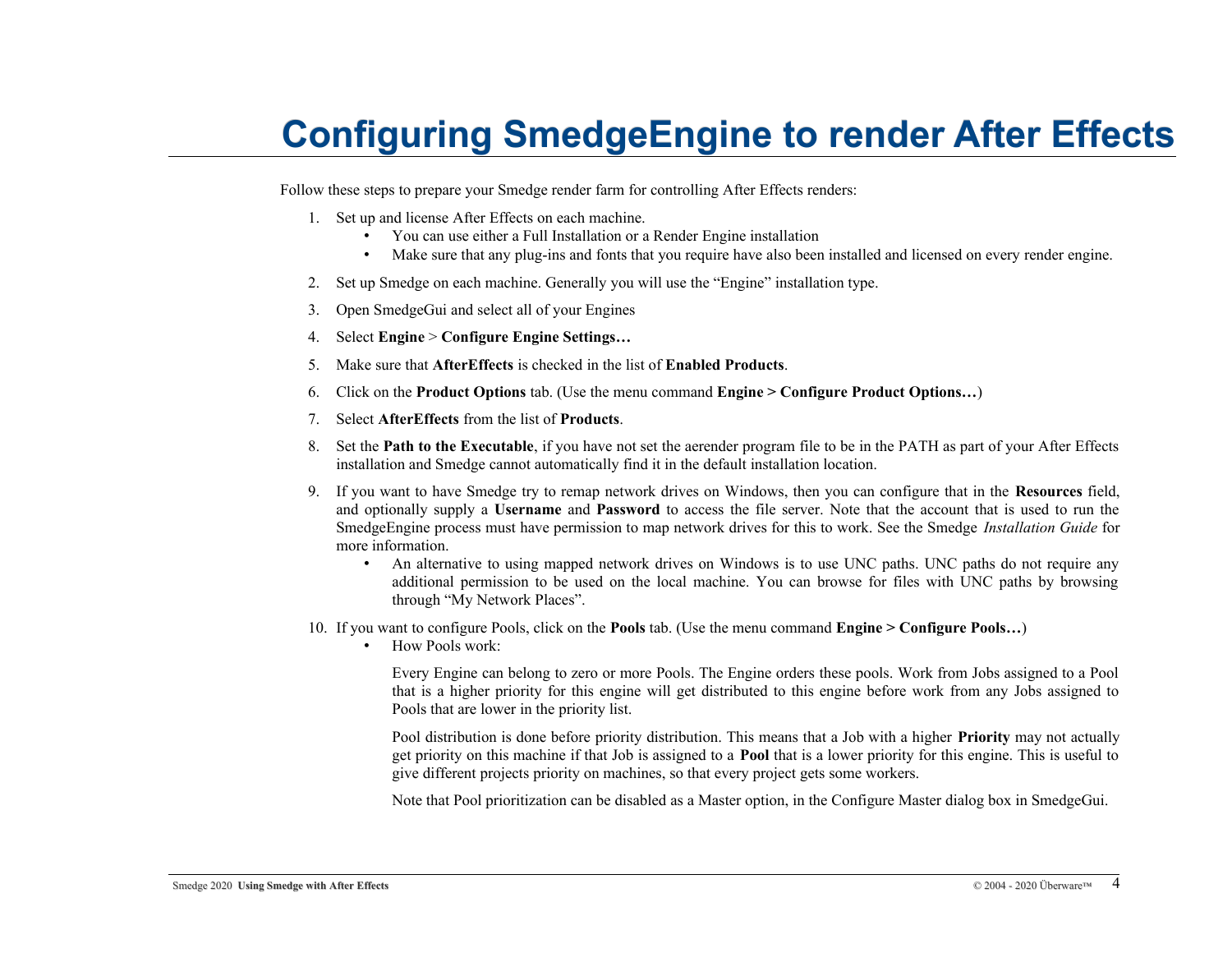11. Click **Apply and Close** to submit the changes to the system.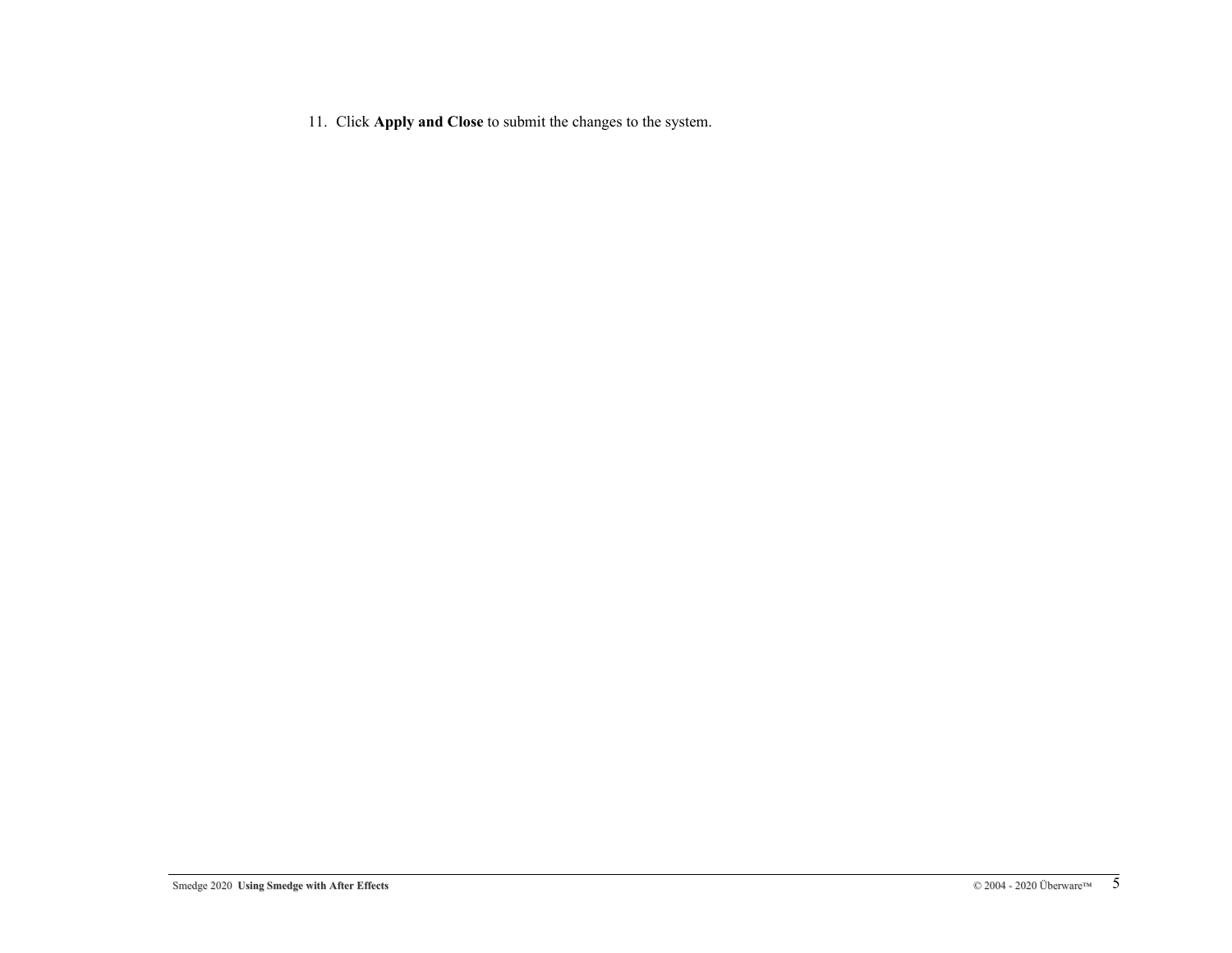# <span id="page-5-0"></span>**Preparing your After Effects Project for Rendering**

Create your AE Project. Queue all of the renders you want to queue, and set up all of the queued render settings normally.

- $\blacktriangleright$  Make sure to only render image file sequences when rendering on a network. Rendering movie files will not work correctly. Also, make sure to check the **Use Comp Frame Number** check box in the Output Module Settings.
- $\blacktriangleright$  Make sure that the source and destination image paths in your project are capable of being accessed by the render engines. Paths relative to the local hard drive may have unexpected results.
- ✔ If you have checked the **Skip Existing Frames** check box in the Render Settings dialog, this option cannot be overridden at render time from the command line. This means that your render will not overwrite any previously rendered image files in the final render location when you start the job. See the **[Alternate Manual Method](#page-10-0)** for how you can use this as part of your work flow.
- ✔ If you have checked the **Use Storage Overflow** in the Render Settings dialog, After Effects may report successful renders even when it fails, for example from a full disk. We generally recommend leaving this unchecked.
- $\triangleright$  Save the AE Project in a path that can be accessed by the render engines. We recommend using a file server for storing your projects and the rendered images. Make sure that every Engine can access the file server in the same manner.
- ✔ Smedge does not copy either the After Effects project or any of the source images/clips. All files must be accessible through the same path from every Engine.
- $\triangleright$  Note that using movie files as source images may slow down your rendering, depending on how large the movie file is, and what format it is. In general, we recommend using image sequences for source clips, because only the frames actually needed will be loaded, which can speed up rendering. After Effects also has known issues when you use Quicktime movies as sources and try to render on a farm.
- $\vee$  AE sometimes can ignore your Output Module settings. This seems to happen most if you customize the settings. We strongly recommend setting up a preset with your favored settings, and always using it, without customizing. This seems to reduce the occurrence of this AE bug.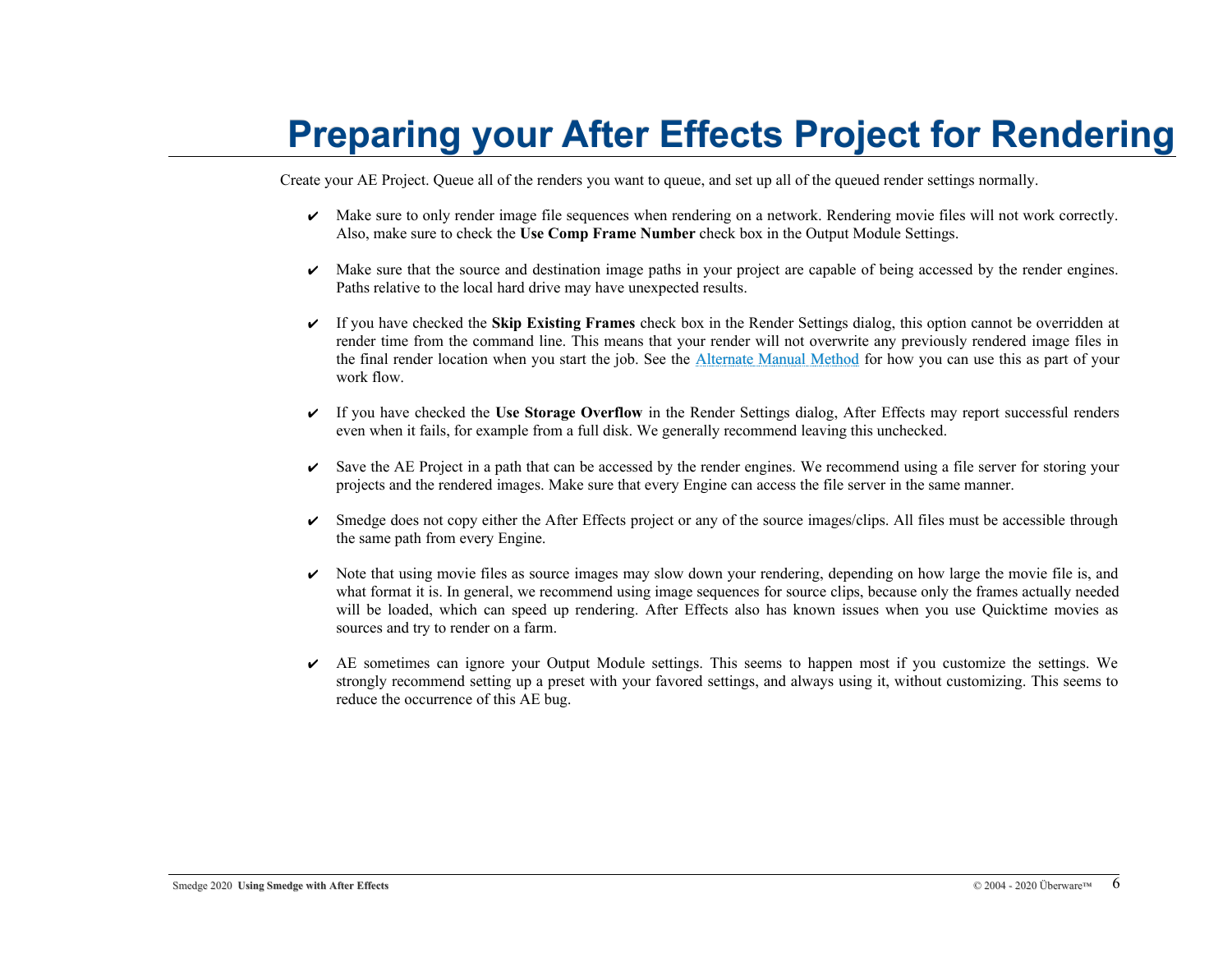# <span id="page-6-0"></span>**Automatic Submission**



Be sure to have set up your After Effects project as described in **[Preparing](#page-5-0)** [your After Effects Project for Rendering](#page-5-0).

Use the **smedgeRender** AE.jsx script to automatically submit every queued render in your After Effects project as a new Job in Smedge. This script is located in the Utilities folder of the Smedge distribution. You can execute the script from the After Effects interface by selecting **File** > **Scripts** > **Run Script File...**. You can also install the script to be available by default by putting it into your scripts folder.

The script is capable of creating a graphical panel to allow you some control over how it works. In order for this to work, you should put the script in the "ScriptUI Panels" folder in your Scripts folder. Then the script will appear in the Window menu and you can select it there to show the dockable panel.

The script allows you to configure the path to the Submit executable if you need. Click on the "Settings" button to make that work. The script lets you choose between submitting in "Comp mode", which automates the [Manual](#page-7-0) [Submission](#page-7-0) method below, or submitting in "Project mode" which automates the [Alternate Submission](#page-10-0) method below.

You can use the interface to download the Pools from the Master, and then select which pool you would like to submit the job to. Note that this script can make use of the new "My Machine" pool to submit to your local machine without having to create a custom pool or know your machine's Smedge ID.

You can also use the "Open GUI" button to open the SmedgeGui component application.

**Note:** Because this script creates a dockable graphical interface, it requires After Effects CS3 or later. The basic submission command will work with any version of AE that supports command line rendering (6.0+), and can be modified for use with older versions if you need.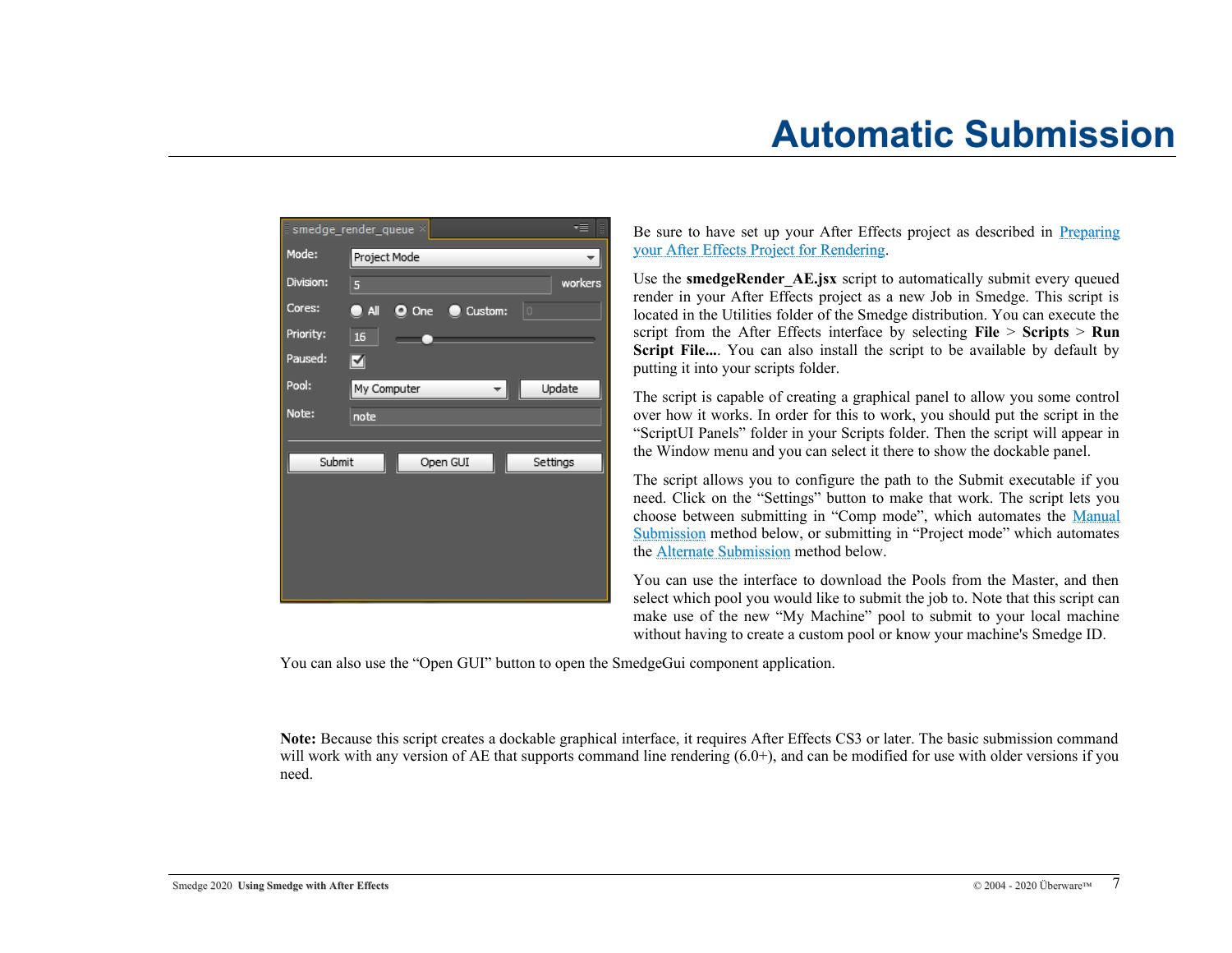## <span id="page-7-0"></span>**Manual Submission**

Be sure to have set up your After Effects project as described in [Preparing your After Effects Project for Rendering](#page-5-0).

- 1. In SmedgeGui, select **Job** > **New Job**
- 2. Select **After Effects** as the **Product**.
- 3. In the *Type Specific Parameters* section, set the **Project File**. You can use the browse button to find it.
	- When you select the project file, Smedge automatically generates a job name with the project filename. This will overwrite anything you may have previously typed into the **Name** field. You can disable this automatic detection in the SmedgeGui Options dialog.
	- Remember to browse to the network location, not the location on a local hard drive.
- 4. Enter the frame range of the comp in the **Range** field.
- 5. Set the number of frames that each render engine will render at one time in the **Packet Size** field.
- 6. Set the name of the comp you want to render in the **Comp Name** field. You must create a separate Smedge Job for every comp in a project. Smedge's Find and Replace system makes this easy. See below.
	- When you change the comp name, Smedge automatically generates a job name with the project file and the comp name together. This will overwrite anything you may have previously typed into the **Name** field. You can disable this automatic detection in the SmedgeGui Options dialog.
	- If you do not type the comp name, After Effects will ignore the frame range and packet size parameters that Smedge supplies. Instead, it will try to render every frame from every comp in the project's render queue. This may cause excessive re-rendering and slow operation. It is possible to use Smedge to render without supplying the comp name in an efficient manner. See the **Alternate Manual Method** below.
- 7. Adjust any of the settings in the *Basic Job Info* area, if you wish. You can adjust the details of how After Effects will operate with the **Extra Parameter** field, if you wish, but this is not recommended unless you know how the aerender program operates. Leave the other tabs in the Submit Job window in their default state unless you have a specific reason to adjust them, or are instructed to by Überware technical support.
	- Some *Advanced Parameters* that may come in handy:

**Stagger Start** is useful if your network is slow and you have large project files. This will have Smedge automatically stagger the actual render start in order to ease network traffic

**Job Usage Limit** will allow you to limit the job from taking up all available nodes. For instance, if you have a long render that is a low priority, set it to use only 2 machines at a time, leaving the other machines available for other more pressing work that may come up. You can accomplish more sophisticated queuing with Pools.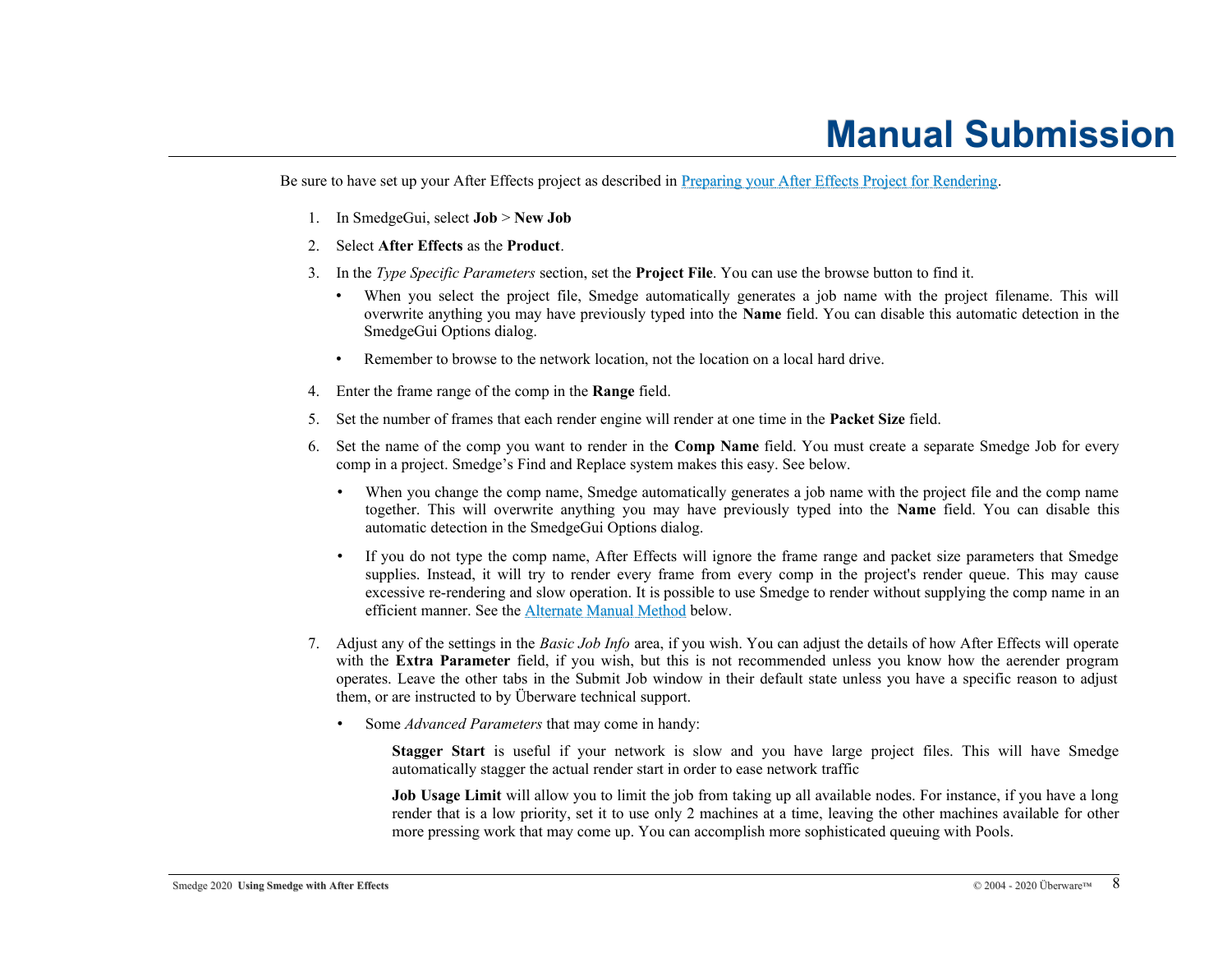**Overtime Kill Ratio** if you have a machine that seems to hang sometimes, this will catch it and restart the work if it goes over this many times the average work time for the job. If you have a project that has frame render times that vary widely, or if you have a wide variety of speed machines in your network, you may need to increase this number.

• What *Event Commands* do

You can attach a command line that will execute at specific points during the Smedge work processing, on both the Engine and the Master. These command lines can use parameter values from the Job or Work being processed, and substitute those values into the command line when it is executed. This is useful if you want to save logs of your network usage or work operations, or can be used to perform pre- or post-processing of your jobs.

• What the *Custom Pool* does

You can single out machines here that will be included or excluded from the Job. Note that if you are using the "Whole System" feature (which is on by default) and have selected "Whole System" as the Pool for the job all machines will automatically be included for work, so anything selected in the *Include Engines* list will be ignored. You may find this tab useful if you have a machine that is crashing with a specific Project. Pools provide more sophisticated control over distribution.

If your AE Project has only 1 comp to render, you are done. Click **Submit and Close** to submit the Job to Smedge.

If you want to submit other comps from the same project file, click the **Submit Copy** button to enter the Job as it is shown. Now you can adjust any settings you need for the next comp to render from this project.

If you have more than one setting that is changing in the same manner, you can use the Find and Replace feature by clicking the **Replace** button. You can then put in the text you want find, and what you want to replace it with. Smedge will then perform the replacement in every field on every tab. Click **Submit Copy** again to submit the second job, and repeat for every comp.

Alternatively, you can click the **Copy** button to open up a second Submit Job window with all the same settings. Adjust this dialog, and press **Copy** as many times as needed, then click **Submit and Close** on each one.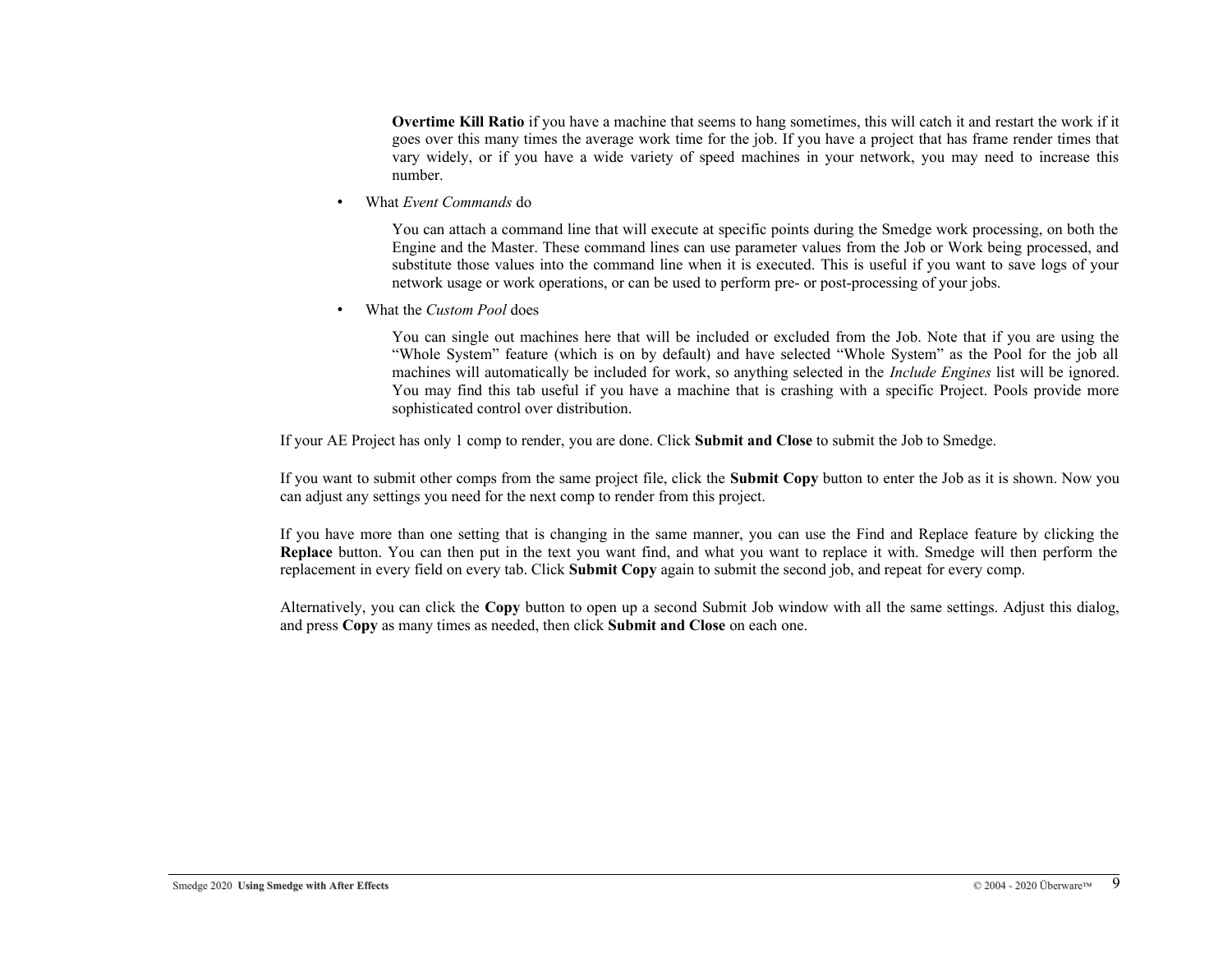| New Job: sc15_EndTag_v02 (AfterEffects) |                                                      |                 |                       |                    |        | $\overline{\mathbf{x}}$ |
|-----------------------------------------|------------------------------------------------------|-----------------|-----------------------|--------------------|--------|-------------------------|
| Basic Info                              | <b>Render Overrides</b>                              | Advanced Info * | <b>Event Commands</b> | <b>Custom Pool</b> |        | <b>Submit and Close</b> |
| AfterEffects<br>Type                    |                                                      |                 |                       |                    |        | Submit                  |
| Filter:                                 |                                                      |                 |                       |                    |        | Submit Copy             |
| Basic Info _                            |                                                      |                 |                       |                    |        |                         |
|                                         | Name sc15_EndTag_v02: FINAL COMP                     |                 |                       |                    |        |                         |
|                                         | Note Animation test for character motion approval    |                 |                       |                    | Cancel |                         |
|                                         |                                                      |                 |                       |                    |        |                         |
|                                         | Status   Pending                                     |                 |                       |                    |        |                         |
| Resource Allocation _                   |                                                      |                 |                       |                    |        |                         |
|                                         | CPUs One per Engine                                  | $\mathbf{0}$    |                       |                    |        |                         |
|                                         | RAM None                                             | $-1$            |                       |                    |        | Repeat                  |
|                                         | GPUs None                                            | $-1$            |                       |                    |        | Load from File          |
| Job Prioritization                      |                                                      |                 |                       |                    |        |                         |
| Priority <sup>50</sup>                  |                                                      |                 |                       |                    |        | Save to File            |
|                                         | Pool   Whole System                                  |                 |                       |                    |        | Copy                    |
| Wait For Job   None                     |                                                      |                 |                       |                    |        |                         |
| Wait For Whole Job   Whole Job          |                                                      |                 |                       |                    |        |                         |
| Render                                  |                                                      |                 |                       |                    |        | Replace                 |
|                                         | Project File J:\Projects\Lincoln\sc15_EndTag_v02.aep |                 |                       |                    |        |                         |
|                                         |                                                      |                 |                       |                    |        |                         |
| Range To Process 1-360                  |                                                      |                 |                       |                    |        |                         |
| Packet Size 25                          |                                                      |                 |                       |                    |        |                         |
| After Effects Job Settings __           |                                                      |                 |                       |                    |        | Reset to Default        |
|                                         | Comp Name FINAL COMP                                 |                 |                       |                    |        |                         |
|                                         |                                                      |                 |                       |                    |        | Save as Default         |

A sample Submit Job window for submitting a comp from an After Effects project to Smedge. This will render a 360 frame comp named "FINAL COMP" in packets of 25 frames at a time on each Engine.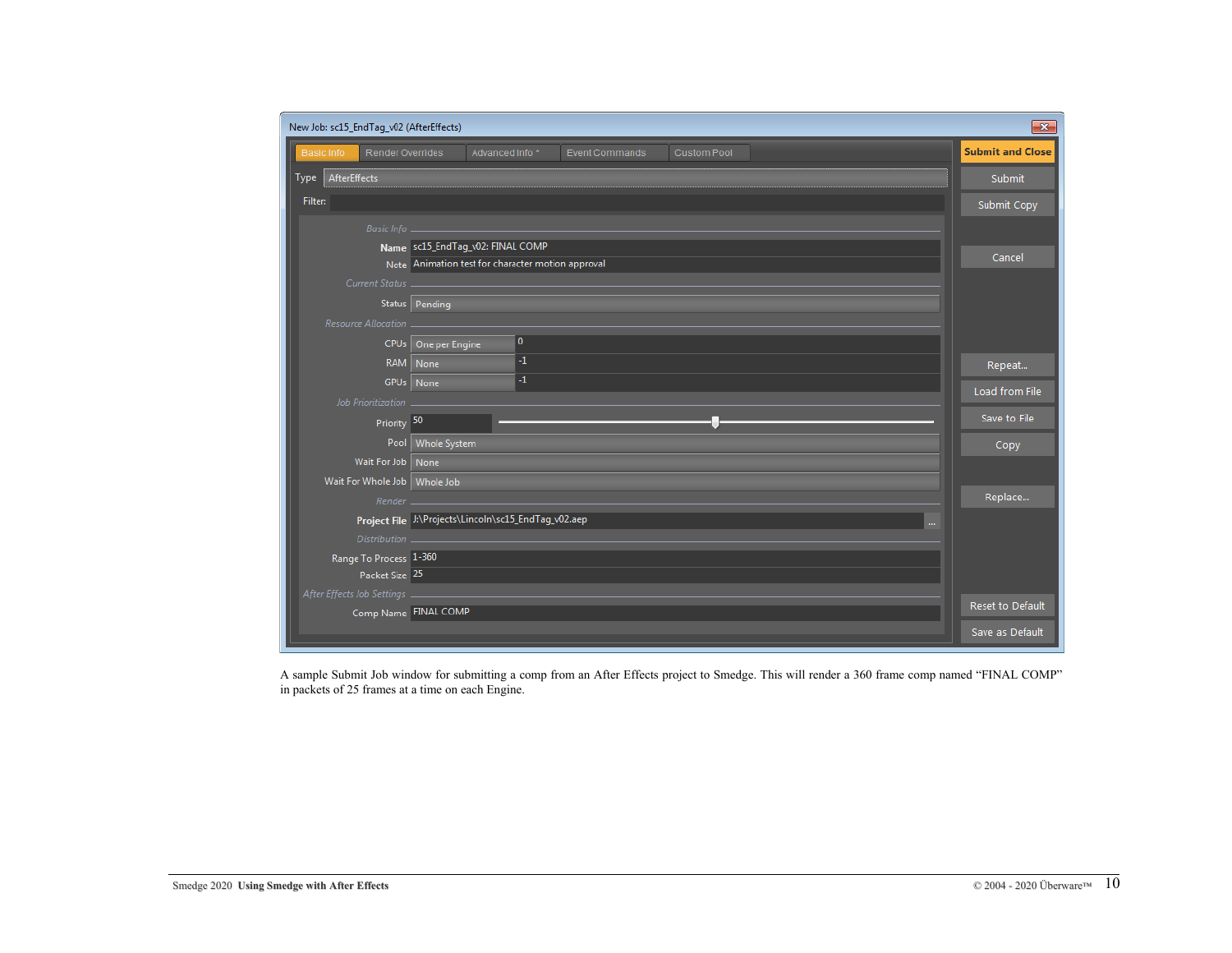## <span id="page-10-0"></span>**Alternate Manual Method**

As noted in Step 6 of the [Manual Submission](#page-7-0) instructions, leaving the comp name field blank will cause After Effects to render every frame from every render in the project's render queue. If you are trying to use packet style rendering like the way that most 3D renderers work, you must set the comp name. However, it is possible to efficiently utilize a render farm without supplying the comp name. This can make submitting AE projects to Smedge much simpler, because you can just submit a single job for the whole project.

This method works well if your Engines will be used only for rendering After Effects. If you are also rendering other products, this method may not work as efficiently, but it will not massively over-render your project. Instead, it may be possible for a job to be fully rendered before Smedge is able to determine that it is complete.

- 1. Be sure to have set up your After Effects project as described in [Preparing your After Effects Project for Rendering](#page-5-0).
	- Make sure to check the **Skip Existing Frames** check box in the Render Settings dialog box for each queued render.
- 2. Follow Steps 1 through 3 of the [Manual Submission](#page-7-0) instructions.
- 3. For the **Range**, enter a range from 1 through the number of machines you want to work on this render at one time.
	- For example, if you have a farm of 8 machines, you may want to use the range "1-8" so that all 8 machines will work on every job at the same time.
- 4. For the **Packet Size** enter **1**.
- 5. Leave the **Comp Name** blank.
- 6. Make any other adjustments to the Job that you want. See the Step 7 of the [Manual Submission](#page-7-0) instructions for more details.

You only need to submit a single Smedge Job for every After Effects project. As soon as a machine starts working on the project, it will just start rendering from the beginning. It will skip over any existing frame files. Because it creates a placeholder file when it starts rendering, the next machine will think the frame is finished, and skip to the next frame while the first machine works on that first frame.

Smedge will assign 1 unit of the 8 total units from the **Range** parameter to each Engine. If nothing is currently running on the farm, all Engines will start at more or less the same time, and will evenly divide the frames between them automatically, so they should also all finish at more or less the same time.

Note that Smedge will not consider the Job as finished until at 8 workers have successfully finished from it. If one of your machines is offline, then the 7 remaining machines will have finished rendering every frame before the  $8<sup>th</sup>$  packet could be sent to work. One of the Engines would then pick up this 8<sup>th</sup> worker, open the project, and check every frame from every queued render. This may not be a long process, but during this period, this machine will be unable to do any other more useful work, and the Job will not be reported as finished until it has finished checking the frames, even though every frame is already rendered.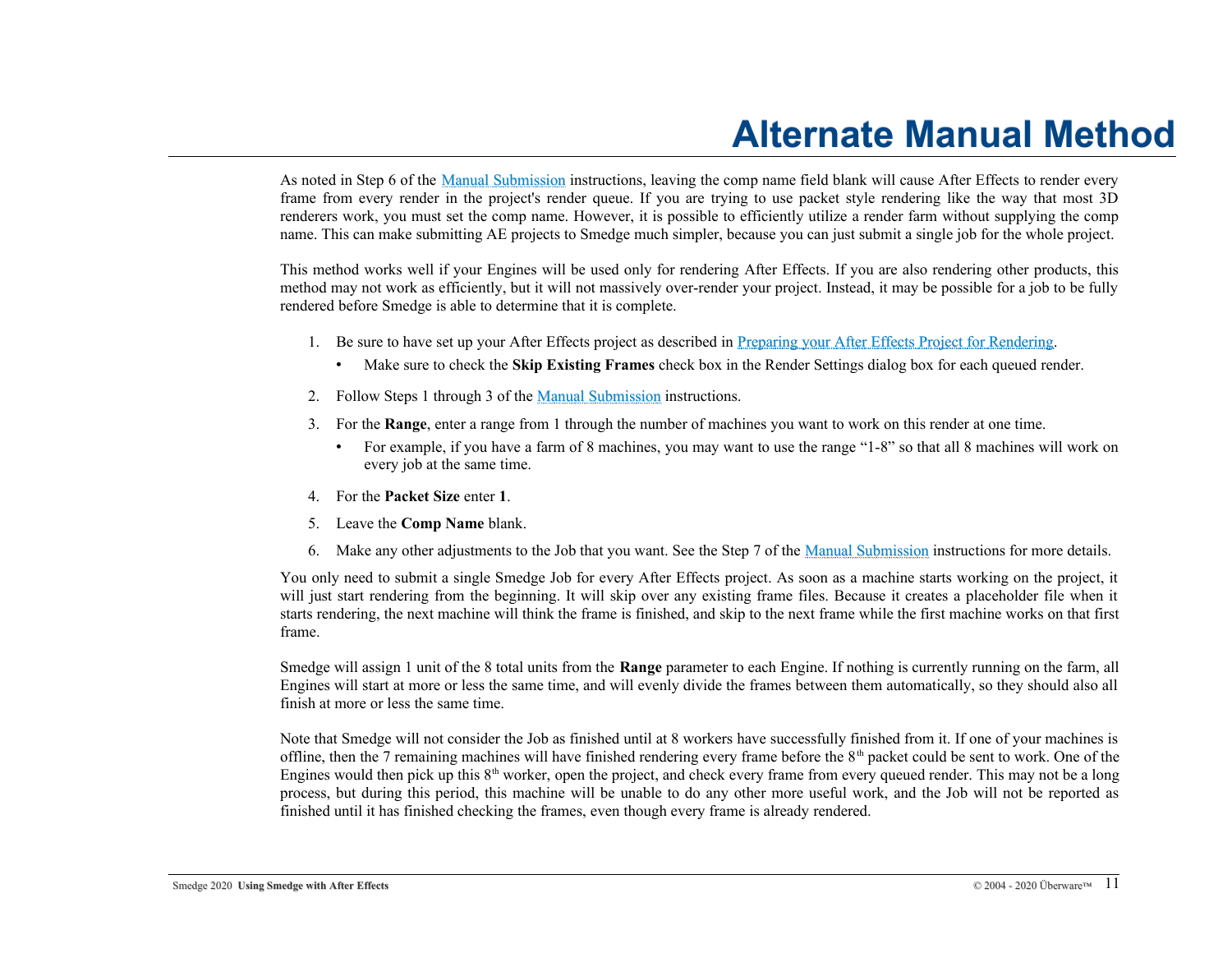That is why it is important **not** to use the actual frame range you want to render when you are using this technique. Using the frame range could lead to a whole lot of wasted time as each machine checked the rendered frames over and over. Think of the "range" as the "range of machines to utilize" instead.

Besides the obvious advantage of not having to submit a Job for every comp you have queued to render, another advantage of this method is that each queued render can be a different frame count. Because each worker will try to render every frame of every queued render, the individual render settings are irrelevant to Smedge.

Note that because this method uses the **Skip Existing Frames** functionality of After Effects, you cannot simply re-submit the Job in Smedge if you want to render again. You need to either move or delete the files created by the last render of the project, or update either the project or the Job parameters to save the files into a new location.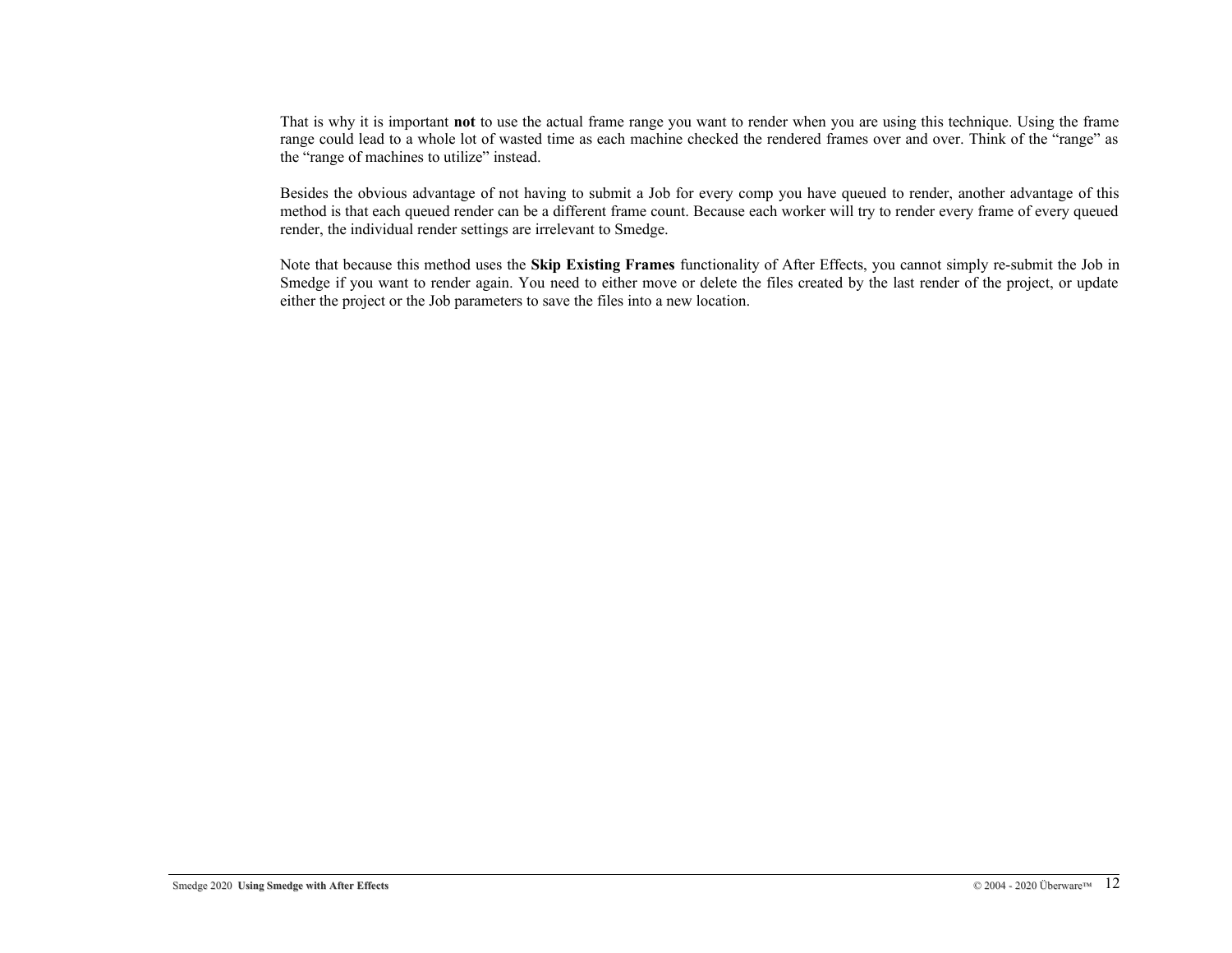| New Job: sc15_EndTag_v02 (AfterEffects)   |                                |                                                      |                       |             |        |  | $\mathbf{x}$            |
|-------------------------------------------|--------------------------------|------------------------------------------------------|-----------------------|-------------|--------|--|-------------------------|
| <b>Basic Info</b>                         | <b>Render Overrides</b>        | Advanced Info*                                       | <b>Event Commands</b> | Custom Pool |        |  | <b>Submit and Close</b> |
| AfterEffects<br><b>Type</b>               |                                |                                                      |                       |             | Submit |  |                         |
| Filter:                                   |                                |                                                      |                       |             |        |  | Submit Copy             |
|                                           | Basic Info                     |                                                      |                       |             |        |  |                         |
|                                           | Name sc15_EndTag_v02           |                                                      |                       |             |        |  |                         |
|                                           |                                | Note Animation test for character motion approval    |                       |             |        |  | Cancel                  |
|                                           |                                |                                                      |                       |             |        |  |                         |
|                                           | Status   Pending               |                                                      |                       |             |        |  |                         |
| Resource Allocation _                     |                                |                                                      |                       |             |        |  |                         |
|                                           | CPUs   One per Engine          | 0                                                    |                       |             |        |  |                         |
|                                           | RAM None                       | $\overline{4}$                                       |                       |             |        |  | Repeat                  |
|                                           | GPUs None                      | $-1$                                                 |                       |             |        |  | Load from File          |
| Job Prioritization _                      |                                |                                                      |                       |             |        |  |                         |
|                                           | Priority <sup>50</sup>         |                                                      |                       |             |        |  | Save to File            |
|                                           | Pool   Whole System            | Copy                                                 |                       |             |        |  |                         |
|                                           | Wait For Job   None            |                                                      |                       |             |        |  |                         |
|                                           | Wait For Whole Job   Whole Job |                                                      |                       |             |        |  |                         |
|                                           | Render _                       |                                                      |                       |             |        |  | Replace                 |
|                                           |                                | Project File J:\Projects\Lincoln\sc15_EndTag_v02.aep |                       |             |        |  |                         |
|                                           |                                |                                                      |                       |             |        |  |                         |
| Range To Process 1-8                      |                                |                                                      |                       |             |        |  |                         |
|                                           | Packet Size 1                  |                                                      |                       |             |        |  |                         |
| After Effects Job Settings _<br>Comp Name |                                |                                                      |                       |             |        |  | <b>Reset to Default</b> |
|                                           |                                |                                                      |                       |             |        |  | Save as Default         |

A sample Submit Job window for using 8 Engines to render every frame of every comp queued to render in an After Effects project. Note that the **Range to Process** is unrelated to the frame range of the comp, and is instead related to the number of Engines to use for render. Each comp queued to render in the project could even have a different length.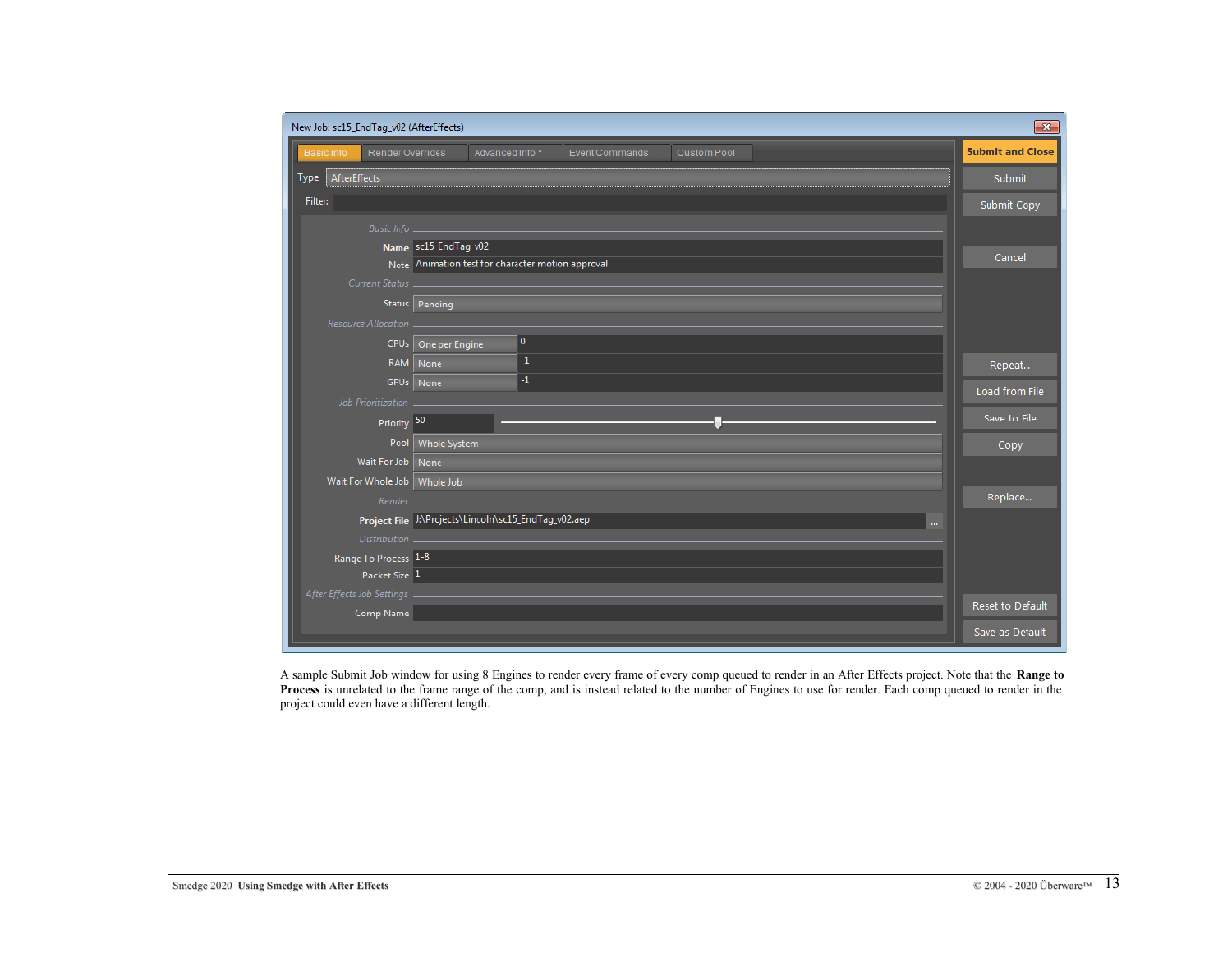# <span id="page-13-0"></span>**After Effects Error Detection in Smedge**

After Effects can be temperamental to run in a large networked production environment, due to the combination of the type of source content files often used (movie files are especially challenging on a distributed AE farm), plug-ins and fonts used by the project (often at the mercy of third parties), and issues related to AE's history as a single user product. Smedge provides a lot of settings to help automatically recover from many types of hangs, crashes and failures, and these have been tuned for generate AE rendering.

These are the variables that have been used and their current settings. You can change these values as Engine Product Options or in the Advance Info tab for individual jobs (as well as through command-line tools).

| StartupMessage        | A message indicating that AE has finished loading and has Starting composition<br>started rendering. The deafult looks for a standard startup<br>message from AE reporting that rendering has started.                                                          |  |
|-----------------------|-----------------------------------------------------------------------------------------------------------------------------------------------------------------------------------------------------------------------------------------------------------------|--|
| StartupMessageTimeout | How long (in seconds) for AE to output that message before $ 120\rangle$<br>Smedge assumes there was a start-up failure. The default<br>gives 2 minutes for AE to load itself and the project.                                                                  |  |
| SuccessMessage        | A message indicting that the last frame has successfully $(\$(ActualPacketSize))$ :<br>finished rendering. The default determines the last expected<br>frame for the packet using Smedge variable substitution.                                                 |  |
| SuccessMessageTimeout | How long (in seconds) after detecting the SuccessMessage $ 10\rangle$<br>for the render process to complete before it is terminated.<br>Default gives AE 10 seconds, but work is still successful<br>even if the process is killed after this time out elapses. |  |

You may need to adjust or disable these tests for certain types of projects or adjust them for certain networks. Please contact [support@uberware.net](mailto:support@uberware.net) if you have any questions about the After Effects options or experience issues getting AE working at your site.